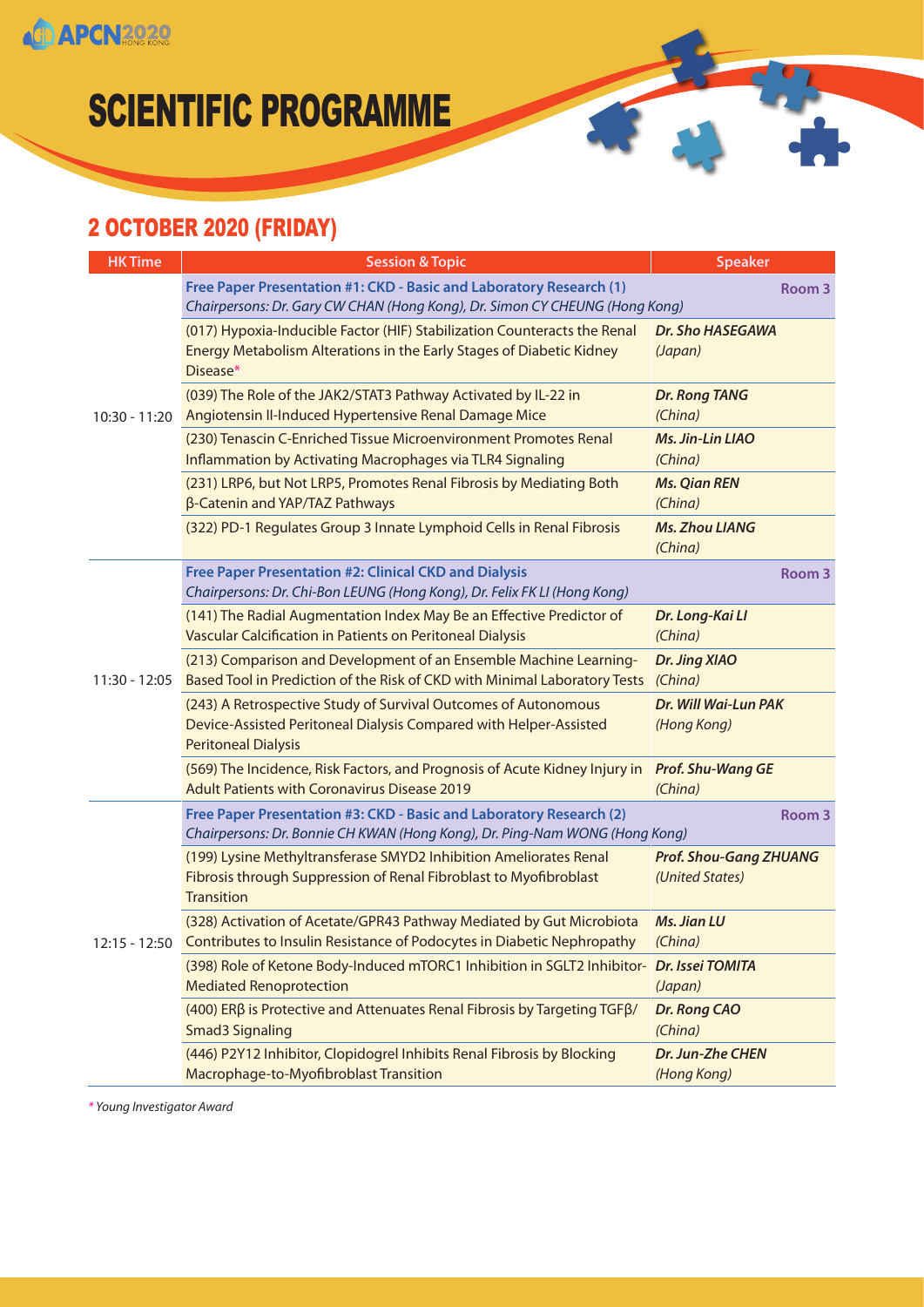

2 OCTOBER 2020 (FRIDAY)

| <b>HK Time</b> | <b>Session &amp; Topic</b>                                                                                                                                              | <b>Speaker</b>                          |
|----------------|-------------------------------------------------------------------------------------------------------------------------------------------------------------------------|-----------------------------------------|
| 13:00 - 13:45  | Free Paper Presentation #4: Acute Kidney Injury (1)<br>Chairpersons: Dr. Lorraine PY KWAN (Hong Kong), Dr. Wing-Fai PANG (Hong Kong)                                    | Room 3                                  |
|                | (035) Circulating Peroxiredoxin-1 is a Novel DAMP and Aggravates<br>Acute Kidney Injury Induced by Lipopolysaccharide via Promoting<br><b>Inflammation</b>              | Dr. Zhang-Zhe PENG<br>(China)           |
|                | (311) Outcomes and Risk Prediction of Acute Kidney Disease After Acute<br>Kidney Injury in Hospitalized Critically III and Non-Critically III Patients                  | <b>Ms. Ping YAN</b><br>(China)          |
|                | (372) Stanniocalcin-1 Alleviates Contrast-Induced Acute Kidney Injury by<br>Regulating Mitochondrial Quality Control via the Nrf2 Pathway                               | <b>Prof. Shao-Bin DUAN</b><br>(China)   |
|                | (389) Vagus Nerve Stimulation Protects the Kidney Even After Injury in<br><b>Cisplatin-Induced Nephropathy</b>                                                          | Dr. Rie UNI<br>(Japan)                  |
|                | (478) Quercetin Alleviates Cisplatin-Induced Acute Kidney Injury by<br>Rebalancing TGF-beta/Smad Signaling                                                              | Dr. Yue-Yu GU<br>(China)                |
|                | <b>Pre-Congress Course #1</b><br><b>Basic and Clinical Nephrology - Session 1</b><br>Chairpersons: Prof. Abdul Halim ABDUL GAFOR (Malaysia), Dr. Jack KC NG (Hong Kong) | Room 1                                  |
|                | Basic Techniques of Laboratory Research in Nephrology                                                                                                                   | <b>Dr. Susan SY YUNG</b><br>(Hong Kong) |
|                | 13:00 - 15:00 Methods of Genetic Studies in Nephrology                                                                                                                  | Dr. Wan-Ling YANG<br>(Hong Kong)        |
|                | <b>Biobanks for Glomerular Disease</b>                                                                                                                                  | Prof. Dong Ki KIM<br>(South Korea)      |
|                | <b>Practical Problems of Conducting Randomized Control Trials</b>                                                                                                       | <b>Dr. Lily MUSHAHAR</b><br>(Malaysia)  |
| 13:00 - 15:00  | <b>Pre-Congress Course #2</b><br><b>Renal Nursing - Session 1</b><br>Chairpersons: Ms. Hau-Sim HO (Hong Kong), Ms. Shuk-Hang LEE (Hong Kong)                            | Room <sub>2</sub>                       |
|                | <b>Care of Hemodialysis Vascular Access</b>                                                                                                                             | <b>Ms. Monica SCHOCH</b><br>(Australia) |
|                | <b>Infection Control in Dialysis Unit</b>                                                                                                                               | <b>Ms. Man-Ching LAW</b><br>(Hong Kong) |
|                | Nocturnal Home Haemodialysis in Hong Kong - What Extra We Can Do?                                                                                                       | <b>Ms. Rosanna KF HO</b><br>(Hong Kong) |
|                | <b>Fluid Management in Dialysis Patients</b>                                                                                                                            | Ms. Suet-Lai TAM<br>(Hong Kong)         |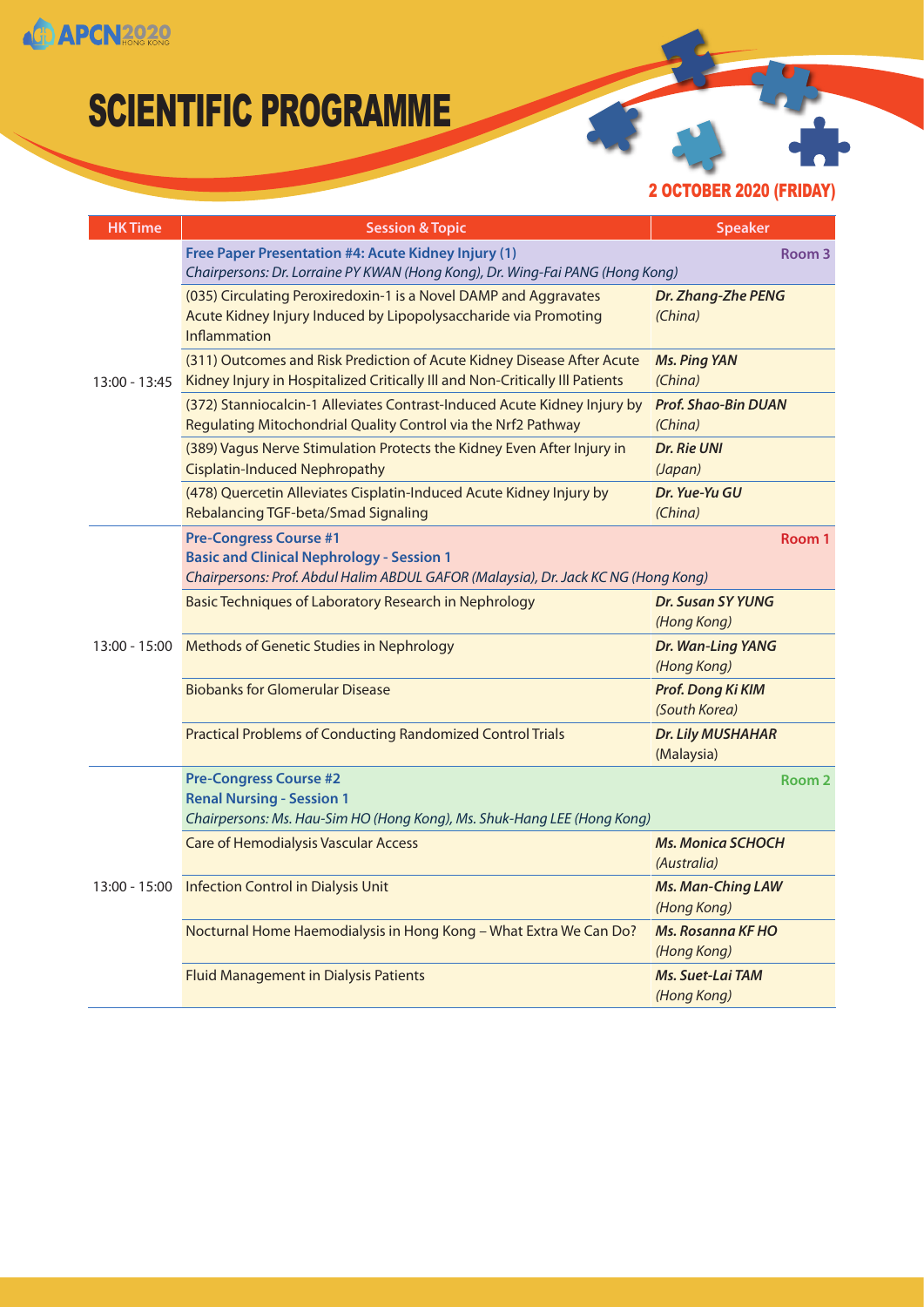

2 OCTOBER 2020 (FRIDAY)

| <b>HK Time</b>  | <b>Session &amp; Topic</b>                                                                                                                                                                                        | <b>Speaker</b>                                                                    |
|-----------------|-------------------------------------------------------------------------------------------------------------------------------------------------------------------------------------------------------------------|-----------------------------------------------------------------------------------|
| $13:55 - 14:40$ | Free Paper Presentation #5: Glomerulonephritis and Transplantation<br>Chairpersons: Dr. Man-Fai LAM (Hong Kong), Dr. Maggie KM MA (Hong Kong)                                                                     | Room <sub>3</sub>                                                                 |
|                 | (009) Remaining Waitlisted for a Superior Quality Kidney; An Economic<br>Evaluation of Contemporary Transplant Practice <sup>^</sup>                                                                              | <b>Dr. Sameera SENANAYAKE</b><br>(Australia)                                      |
|                 | (247) Involvement of Mitogen Activated Protein Kinase (MAPK) Pathway:<br>Circulatory Micro-RNAs Affect the Signalling Pathway in Patients with<br>Chronic Antibody Mediated Rejection (CABMR) of Renal Transplant | <b>Prof. Narayan PRASAD</b><br>(India)                                            |
|                 | (399) Single-Cell RNA Sequencing Revealed that Deletion of Macrophage-<br>Specific TLR4 Suppresses Crescentic Glomerulonephritis by Switching<br>Pro-Inflammatory Macrophages to the Anti-Inflammatory Phenotype* | <b>Ms. Jiao-Yi CHEN</b><br>(China)                                                |
|                 | (408) Myeloid Cell-Specific TLR4 Deletion Induces Immune Tolerance and<br>Protects against Acute Renal Allograft Rejection*                                                                                       | <b>Ms. Qi-Xia SHEN</b><br>(China)                                                 |
|                 | (506) Clinical Utility of Remission Criteria by Japanese Society of<br>Nephrology in IgA Nephropathy                                                                                                              | Dr. Yoshinari YASUDA<br>(Japan)                                                   |
|                 | Free Paper Presentation #6: Acute Kidney Injury (2)<br>Chairpersons: Dr. John YH CHAN (Hong Kong), Dr. Siu-Fai CHEUNG (Hong Kong)                                                                                 | Room <sub>3</sub>                                                                 |
| 14:50 - 15:35   | (148) Disruption of DNA Damage Response Drives TOR-Autophagy<br>Spatial Coupling Compartment (TASCC) Formation and Kidney Fibrosis<br>through p53-Cyclin G1 Upregulation <sup>^</sup>                             | Dr. Seiji KISHI<br>(Japan)                                                        |
|                 | (313) Human Umbilical Cord-Derived Mesenchymal Stem Cells and<br>Human Cord Blood Mononuclear Cells Protect against Cisplatin-Induced<br>Acute Kidney Injury in Rat Models                                        | <b>Ms. Ping YAN</b><br>(China)                                                    |
|                 | (368) Hypoxic Renal Tubular Epithelial Cells-Derived Exosome Promoted<br>Peritubular Endothelial Cell Proliferation via Transfer of VEGFA in Ischemic (China)<br><b>Kidney Injury</b>                             | <b>Dr. Xin ZHONG</b>                                                              |
|                 | (384) Extracellular Vesicles-Encapsulated IL-10 as Novel Nanotherapeutics Mr. Tao-Tao TANG<br>against Ischemic AKI                                                                                                | (China)                                                                           |
|                 | (448) Bone Marrow Stromal Cell Antigen-1 (Bst1)-Deficient Mice are<br>Protected against Kidney Injury                                                                                                             | Dr. Tsuyoshi INOUE<br>(Japan)                                                     |
|                 | (461) Relationship between Ubc13-Uev-mediated Lys63-Linked Poly-<br>Ubiquitination and Acute Renal Injury Caused by Ischemia Reperfusion                                                                          | Prof. Ya-Feng LI<br>(China)                                                       |
| $15:00 - 15:15$ | Break, Virtual Exhibition & e-Poster Viewing                                                                                                                                                                      |                                                                                   |
| $15:15 - 17:15$ | <b>Pre-Congress Course #1</b><br><b>Basic and Clinical Nephrology - Session 2</b><br>Chairpersons: Asso. Prof. Katherine BARRACLOUGH (Australia), Dr. Desmond YH YAP (Hong Kong)                                  | Room 1                                                                            |
|                 | CKD with Unknown Etiology (CKDu) and Climatic Effects on CKD                                                                                                                                                      | <b>Asso. Prof. Katherine</b><br><b>BARRACLOUGH</b><br>(Australia)                 |
|                 | Management of Anemia in CKD                                                                                                                                                                                       | <b>Prof. Robert WALKER</b><br>(New Zealand)                                       |
|                 | Atrial Fibrillation in Chronic Kidney Disease: To Anticoagulate or Not?                                                                                                                                           | <b>Prof. Cheuk-Chun SZETO</b><br>(Hong Kong)<br>Prof. Bryan PY YAN<br>(Hong Kong) |
|                 | Management of CKD: Combined Care with Western and Traditional<br><b>Chinese Medicine</b>                                                                                                                          | <b>Prof. Sing-Leung LUI</b><br>(Hong Kong)                                        |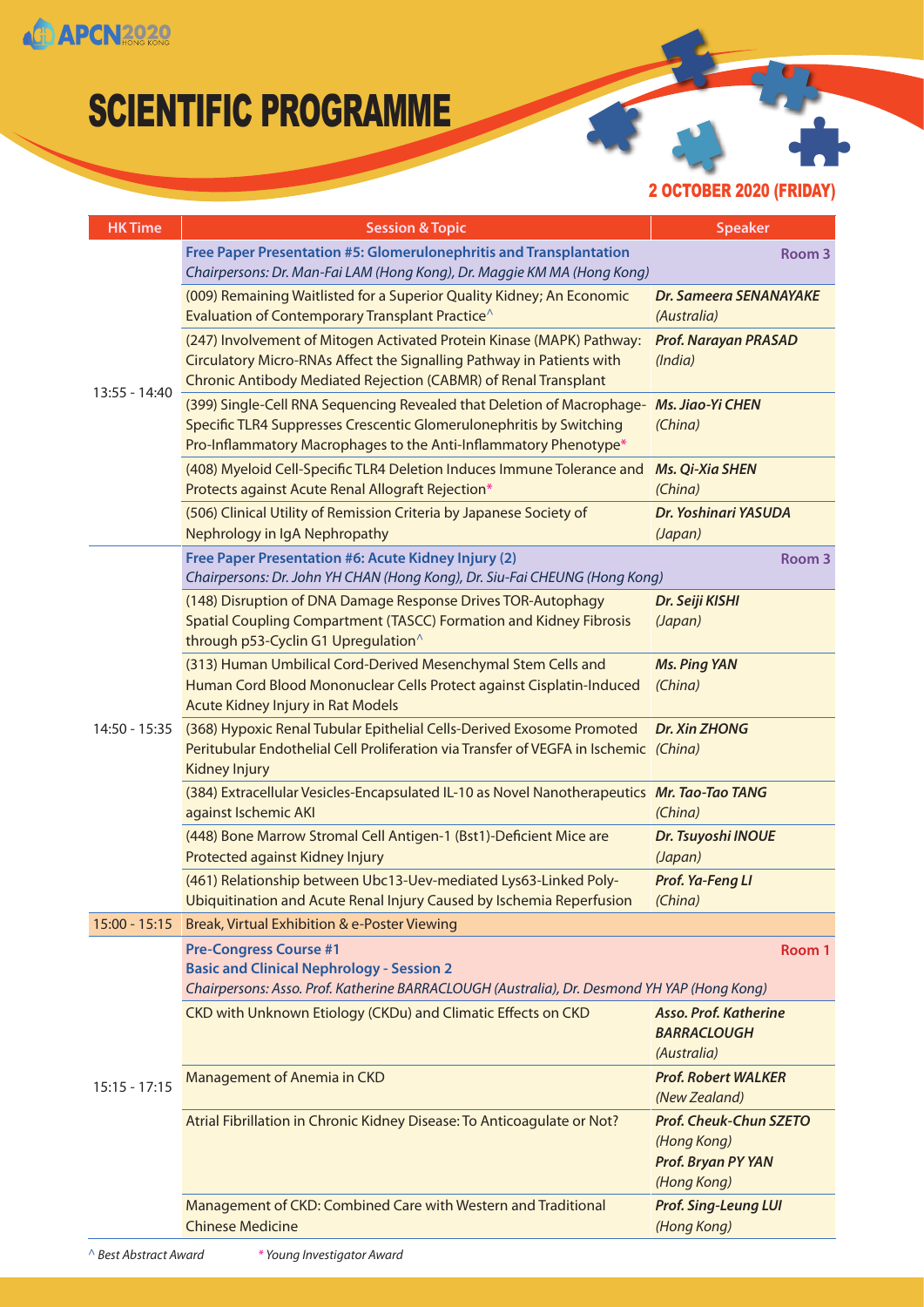**CD APCN2020** 

### SCIENTIFIC PROGRAMME

2 OCTOBER 2020 (FRIDAY)

| <b>HK Time</b>  | <b>Session &amp; Topic</b>                                                                                                                   | <b>Speaker</b>                                         |
|-----------------|----------------------------------------------------------------------------------------------------------------------------------------------|--------------------------------------------------------|
| $15:15 - 17:15$ | <b>Pre-Congress Course #2</b><br><b>Renal Nursing - Session 2</b><br>Chairpersons: Ms. Lai-Fan HO (Hong Kong), Ms. Man-Ching LAW (Hong Kong) | Room 2                                                 |
|                 | <b>Nursing Aspect in APD Program</b>                                                                                                         | <b>Ms. Shuk-Hang LEE</b><br>(Hong Kong)                |
|                 | <b>Care of Peritoneal Catheter</b>                                                                                                           | <b>Ms. Hau-Sim HO</b><br>(Hong Kong)                   |
|                 | Motivational Interviewing to Engage Patients in Chronic Kidney Disease                                                                       | <b>Ms. Sandy YH HUI</b><br>(Hong Kong)                 |
| $15:45 - 17:15$ | <b>AFCKDI Symposium</b><br>Chairpersons: Dr. Shang-Jyh HWANG (Taiwan), Dr. Yusuke TSUKAMOTO (Japan)                                          | Room 3                                                 |
|                 | Lifestyle Intervention Using Internet of Things (IoT) for the Prevention of<br><b>CKD</b>                                                    | Prof. Shoichi MARUYAMA<br>(Japan)                      |
|                 | Interactive Communication on CKD Management in Taiwan                                                                                        | Dr. Shang-Jyh HWANG<br>(Taiwan)                        |
|                 | Social Media Engagements on CKD - What the Public Wants to Know in<br>Malaysia                                                               | Dr. Rafidah ABDULLAH<br>(Malaysia)                     |
| $17:15 - 17:45$ | <b>Opening Ceremony</b><br>Priscilla Kincaid-Smith and Kenzo Oshima Awards Presentation                                                      | Room 1                                                 |
| $17:45 - 18:15$ | <b>Plenary Lecture 1</b><br>Chairpersons: Prof. Masaomi NANGAKU (Japan), Prof. Sydney CW TANG (Hong Kong)                                    | Room 1                                                 |
|                 | Elucidation of Cellular Oxygen Sensing Mechanisms: Implications for<br>Medicine                                                              | <b>Prof. Sir Peter J RATCLIFFE</b><br>(United Kingdom) |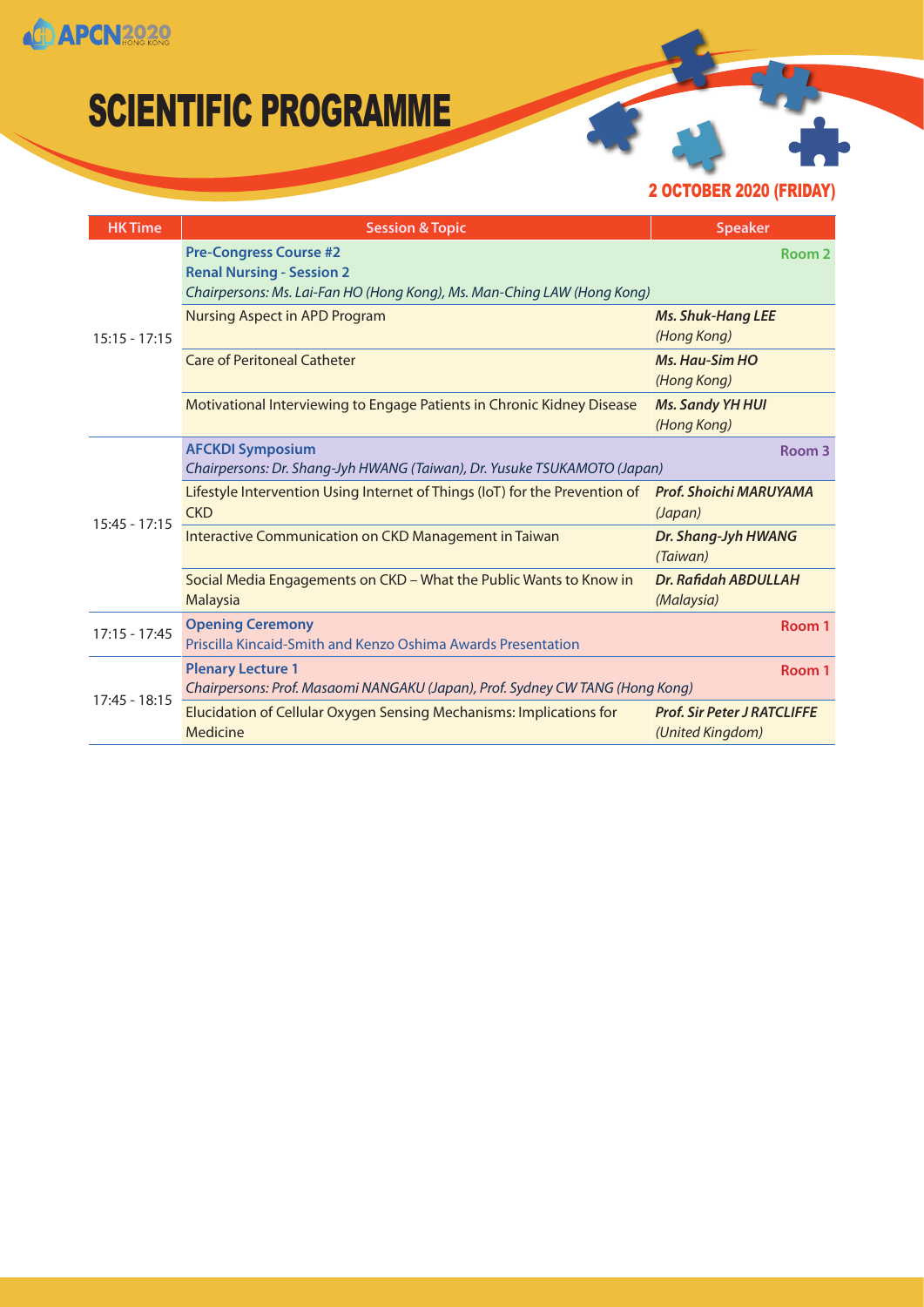

#### 3 OCTOBER 2020 (SATURDAY)

**CD APCN2020** 

| <b>HK Time</b>  | <b>Session &amp; Topic</b>                                                                                                                   | <b>Speaker</b>                                             |
|-----------------|----------------------------------------------------------------------------------------------------------------------------------------------|------------------------------------------------------------|
| $08:30 - 10:00$ | Symposium #2.2: Advances in IgA Nephropathy<br>Chairpersons: Prof. David HARRIS (Australia), Prof. Kar-Neng LAI (Hong Kong)                  | Room 1                                                     |
|                 | Hai-Yan Wang Lecture - My Journey on the Path to Understanding IgA<br>Nephropathy: From Bench to Bedside                                     | Dr. Yasuhiko TOMINO<br>(Japan)                             |
|                 | <b>Genetic Network in IgA Nephropathy Pathogenesis</b>                                                                                       | <b>Prof. Hong ZHANG</b><br>(China)                         |
|                 | Machine Learning Approach in Predicting the Outcome of IgA<br>Nephropathy                                                                    | <b>Asst. Prof. Ha-Jeong LEE</b><br>(South Korea)           |
|                 | <b>Symposium #5.1: Key Topics in Haemodialysis</b><br>Chairpersons: Dr. Vincent CC CHOW (Hong Kong), Asso. Prof. Kamal SUD (Australia)       | Room <sub>2</sub>                                          |
|                 | Economic Burden of Dialysis in Developing Countries: Sustainability vs<br>Cost                                                               | <b>Asst. Prof. Aida L SUTRANTO</b><br>(Indonesia)          |
| $08:30 - 10:00$ | Membrane Technologies: What Have We Achieved in 21st Century?                                                                                | <b>Dr. Ikuto MASAKANE</b><br>(Japan)                       |
|                 | <b>Wearable Dialysis PD and HD</b>                                                                                                           | <b>Asso. Prof. Marjorie FOO</b><br>(Singapore)             |
|                 | <b>Symposium #6.1: Transplant Infectious Disease</b><br>Chairpersons: Dr. Siu-Ka MAK (Hong Kong), Prof. Chul-Woo YANG (South Korea)          | Room 3                                                     |
| 08:30 - 10:00   | Management of Hepatitis Patients in Kidney Transplant Patients                                                                               | Prof. Fei HAN<br>(China)                                   |
|                 | Screening and Management of Latent Tuberculosis in Transplantation                                                                           | <b>Asso. Prof. Basu GOPAL</b><br>(Australia)               |
|                 | Update on CMV and BKV Infections in Kidney Transplant                                                                                        | Dr. Maggie KM MA<br>(Hong Kong)                            |
| $10:00 - 10:30$ | Break, Virtual Exhibition & e-Poster Viewing                                                                                                 |                                                            |
|                 | Symposium #1.4: Climate Change and AKI<br>Chairpersons: Prof. Narayan PRASAD (India), Dr. Sunny SH WONG (Hong Kong)                          | Room 1                                                     |
|                 | Heatstroke, Rhabdomyolysis and Acute Kidney Injury - Old or New Diseases? Dr. Kent DOI                                                       | (Japan)                                                    |
| 10:30 - 12:00   | Implications of Climate Change for Kidney Disease                                                                                            | <b>Dr. Matthew SYPEK</b><br>(Australia)                    |
|                 | Malaria, Dengue, Leptospirosis and Other Infestations                                                                                        | Prof. Chih-Wei YANG<br>(Taiwan)                            |
| 10:30 - 12:00   | Symposium #6.3: Era of Precision Medicine in Kidney Transplant<br>Chairpersons: Dr. Matthew KL TONG (Hong Kong), Dr. Kate WYBURN (Australia) | Room 2                                                     |
|                 | Immunosuppression Minimization Strategies in Kidney Transplantation:<br>A Clinical and Biomarker Based Approach                              | Prof. A VATHSALA<br>(Singapore)                            |
|                 | <b>Prediction Tools in Kidney Transplantation</b>                                                                                            | <b>Dr. Suwasin</b><br><b>UDOMKARNJANANUN</b><br>(Thailand) |
|                 | <b>Epitope and DSA Matching</b>                                                                                                              | <b>Asso. Prof. William MULLEY</b><br>(Australia)           |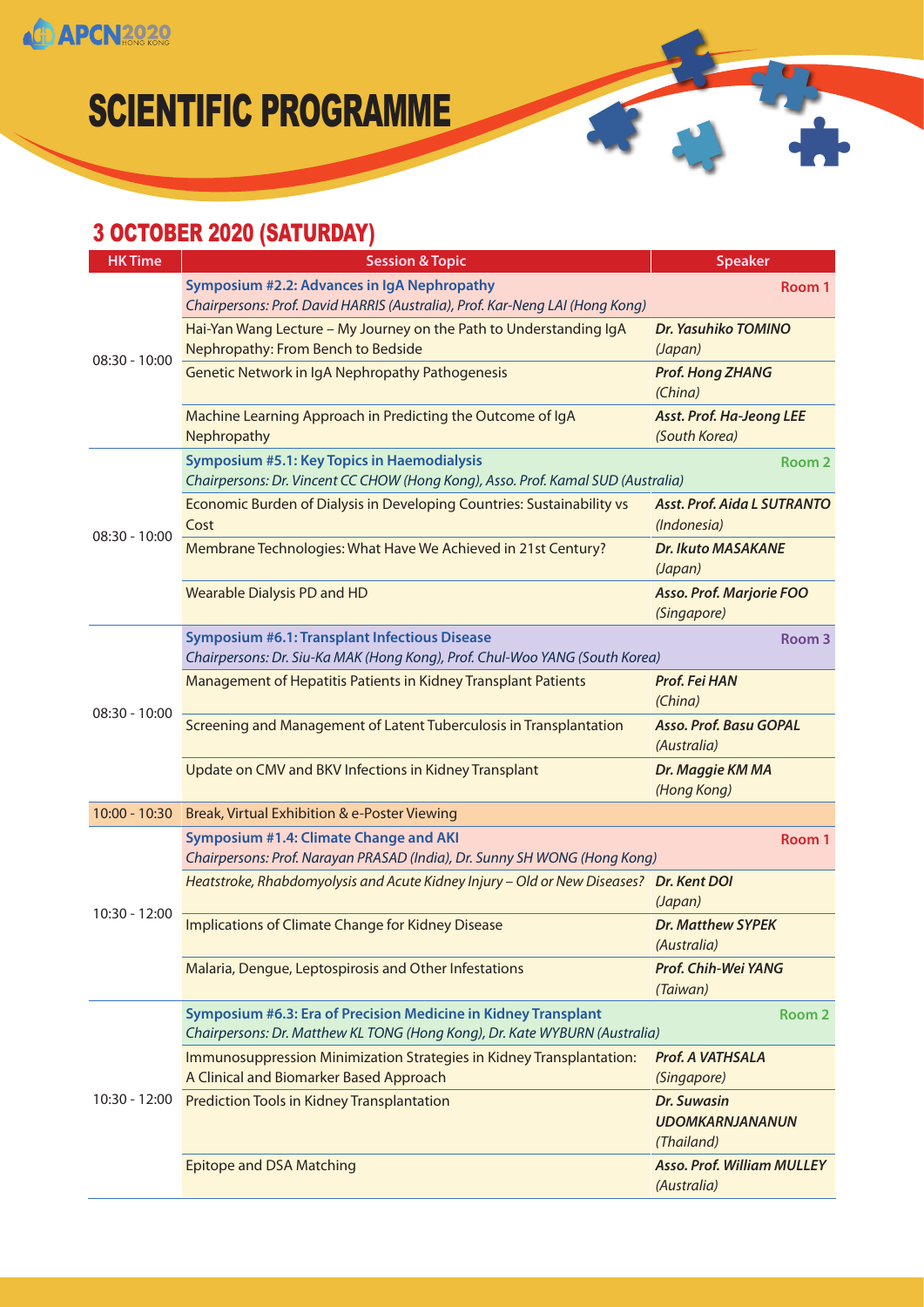

3 OCTOBER 2020 (SATURDAY)

| <b>Session &amp; Topic</b>                                                                                                                                                                                                                     | <b>Speaker</b>                                  |
|------------------------------------------------------------------------------------------------------------------------------------------------------------------------------------------------------------------------------------------------|-------------------------------------------------|
| Symposium #4.1: Novel Ideas in CKD Management<br>Chairpersons: Dr. Andrew KM WONG (Hong Kong), Dr. Chun-Yu YUNG (Hong Kong)                                                                                                                    | Room 3                                          |
| New Measures against CKD in Japan                                                                                                                                                                                                              | Prof. Naoki KASHIHARA<br>(Japan)                |
| Muscle Loss, Metabolic Damage and Sarcopenia in CKD                                                                                                                                                                                            | <b>Prof. Chih-Kang CHIANG</b><br>(Taiwan)       |
| Environmental Pollution / Toxins and Chronic Kidney Disease                                                                                                                                                                                    | <b>Dr. Kriang TUNGSANGA</b><br>(Thailand)       |
| <b>Industry Symposium - Fresenius Medical Care</b><br><b>Theme: Current Concepts in Renal Replacement Therapy</b><br>Chairperson: Dr. Kai-Ming CHOW (Hong Kong)                                                                                | Room 1                                          |
| <b>Clinical Insights of High Volume Hemodiafiltration</b>                                                                                                                                                                                      | <b>Prof. Bernard CANAUD</b><br>(France)         |
| New Experience in Biocompatible APD                                                                                                                                                                                                            | <b>Prof. Cheuk-Chun SZETO</b><br>(Hong Kong)    |
| Industry Symposium - Kyowa Kirin<br>Chairpersons: Dr. Yuk-Lun CHENG (Hong Kong), Prof. Cheuk-Chun SZETO (Hong Kong)                                                                                                                            | Room 2                                          |
| Insights Into Peritoneal Dialysis and Options for CKD-MBD Management                                                                                                                                                                           | Prof. Hideki KAWANISHI<br>(Japan)               |
| <b>Industry Symposium - AstraZeneca</b><br>Theme: Rethink Renal 2020: New Approaches to CKD-Related Complications<br>Chairperson: Prof. Philip KT LI (Hong Kong)                                                                               | Room 3                                          |
| <b>HIF-PH Inhibitor and the Nobel Prize</b>                                                                                                                                                                                                    | <b>Prof. Masaomi NANGAKU</b><br>(Japan)         |
| SGLT2 Inhibition and the Kidney: The DAPA-CKD Trial                                                                                                                                                                                            | <b>Prof. Hiddo L HEERSPINK</b><br>(Netherlands) |
| <b>Panel Discussion: Current Hot Topics in Renal Therapies</b><br>Panelists: Prof. Philip KT LI (Hong Kong), Prof. Masaomi NANGAKU (Japan),<br>Prof. Hiddo L HEERSPINK (Netherlands), Prof. Lina CHOONG (Singapore), Prof. Xue-Qing YU (China) |                                                 |
| <b>Plenary Lecture 2</b><br>Chairpersons: Prof. Masaomi NANGAKU (Japan), Prof. Sydney CW TANG (Hong Kong)                                                                                                                                      | Room 1                                          |
| From SARS 2003 to COVID 2019                                                                                                                                                                                                                   | <b>Prof. Kwok-Yung YUEN</b><br>(Hong Kong)      |
| Special Symposium - APSN / ISN Joint Symposium: COVID-19 and Nephrology Practice<br>Chairpersons: Dr. Hon-Lok TANG (Hong Kong), Prof. Robert WALKER (New Zealand)                                                                              | Room 1                                          |
| Nephrology in the World with and After COVID-19                                                                                                                                                                                                | <b>Prof. Masaomi NANGAKU</b><br>(Japan)         |
| Kidney Disease in COVID-19 Infection                                                                                                                                                                                                           | <b>Prof. Gang XU</b><br>(China)                 |
| Transplantation and COVID-19, Lessons Learned in Australia and New<br>Zealand                                                                                                                                                                  | <b>Dr. Germaine WONG</b><br>(Australia)         |
|                                                                                                                                                                                                                                                |                                                 |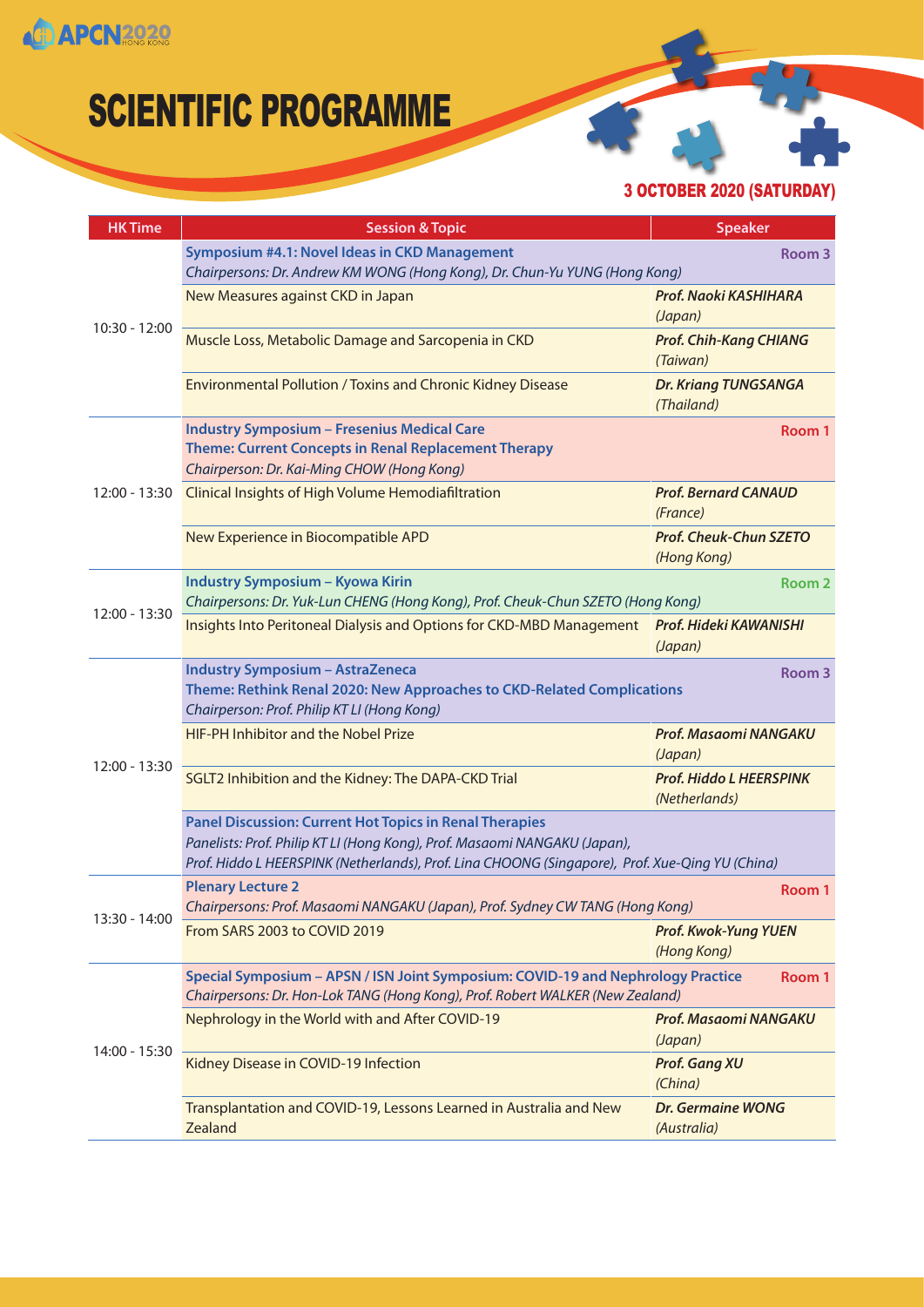**CD APCN2020** 

## SCIENTIFIC PROGRAMME

3 OCTOBER 2020 (SATURDAY)

| <b>HK Time</b>  | <b>Session &amp; Topic</b>                                                                                                        | <b>Speaker</b>                                         |
|-----------------|-----------------------------------------------------------------------------------------------------------------------------------|--------------------------------------------------------|
| 14:00 - 15:30   | <b>Symposium #1.3: AKI in Special Populations</b><br>Chairpersons: Dr. Raja RAMACHANDRAN (India), Dr. David SP YONG(Hong Kong)    | Room 2                                                 |
|                 | <b>AKI in Rural China</b>                                                                                                         | Dr. Li YANG<br>(China)                                 |
|                 | AKI in Thailand and the Subcontinent                                                                                              | Asso. Prof. Nattachai<br><b>SRISAWAT</b><br>(Thailand) |
|                 | AKI to CKD Care - the Light and the Dark Sides                                                                                    | <b>Dr. Vincent WU</b><br>(Taiwan)                      |
|                 | <b>Symposium #3.2: Molecular Alterations in CKD</b><br>Chairpersons: Dr. Yosuke HIRAKAWA (Japan), Dr. Wai-Han YIU (Hong Kong)     | Room <sub>3</sub>                                      |
|                 | KDM6A-KLF10 Axis on Diabetic Podocyte Dysfunction                                                                                 | <b>Prof. Chun-Liang LIN</b><br>(Taiwan)                |
| 14:00 - 15:30   | Metabolic Memory, Epigenetics and Epigenomics in Diabetic Kidney<br><b>Disease</b>                                                | <b>Prof. Ronald CW MA</b><br>(Hong Kong)               |
|                 | <b>Autoimmune Mechanism of Anti-GBM Disease</b>                                                                                   | Prof. Ming-Hui ZHAO<br>(China)                         |
| $15:30 - 16:00$ | Break, Virtual Exhibition & e-Poster Viewing                                                                                      |                                                        |
|                 | Symposium #3.1: Mechanisms of Renal Fibrosis: An Update<br>Chairpersons: Dr. Stephen KL MO (Hong Kong), Dr. Hiroshi NISHI (Japan) | Room 1                                                 |
|                 | A Driving Role of Macrophages in Renal Fibrosis                                                                                   | Prof. Hui-Yao LAN<br>(Hong Kong)                       |
| 16:00 - 17:30   | Role of Tubules in Interstitial Fibrosis                                                                                          | <b>Prof. Reiko INAGI</b><br>(Japan)                    |
|                 | Autophagy in CKD                                                                                                                  | Prof. Yoshitaka ISAKA<br>(Japan)                       |
|                 | <b>Symposium #1.1: From AKI to CKD</b><br>Chairpersons: Dr. Samuel KS FUNG (Hong Kong), Asso. Prof. Hong JIANG (China)            | Room <sub>2</sub>                                      |
|                 | <b>Distant Organ Dysfunction in AKI</b>                                                                                           | <b>Prof. Claudio RONCO</b><br>(Italy)                  |
| 16:00 - 17:30   | <b>AKI Transition to CKD</b>                                                                                                      | Prof. Masaomi NANGAKU<br>(Japan)                       |
|                 | Senescence - A Marker of Susceptibility to AKI or Disease Progression?                                                            | <b>Prof. Guang-Yan CAI</b><br>(China)                  |
| $16:00 - 17:30$ | Symposium #6.4: Transplant Donor and Candidate Management<br>Chairpersons: Dr. William LEE (Hong Kong), Dr. Manisha SAHAY (India) | Room 3                                                 |
|                 | Listing of Patients with Prior Cancer and Cancer Screening in Transplant<br><b>Donor and Candidate Management</b>                 | <b>Dr. Germaine WONG</b><br>(Australia)                |
|                 | Kidney Transplantation in Diabetic Patients with Kidney Failure: What are<br>the Considerations?                                  | Dr. Wai LIM<br>(Australia)                             |
|                 | Kidney Donors with Acute Kidney Injury                                                                                            | Dr. Kai-Ming CHOW<br>(Hong Kong)                       |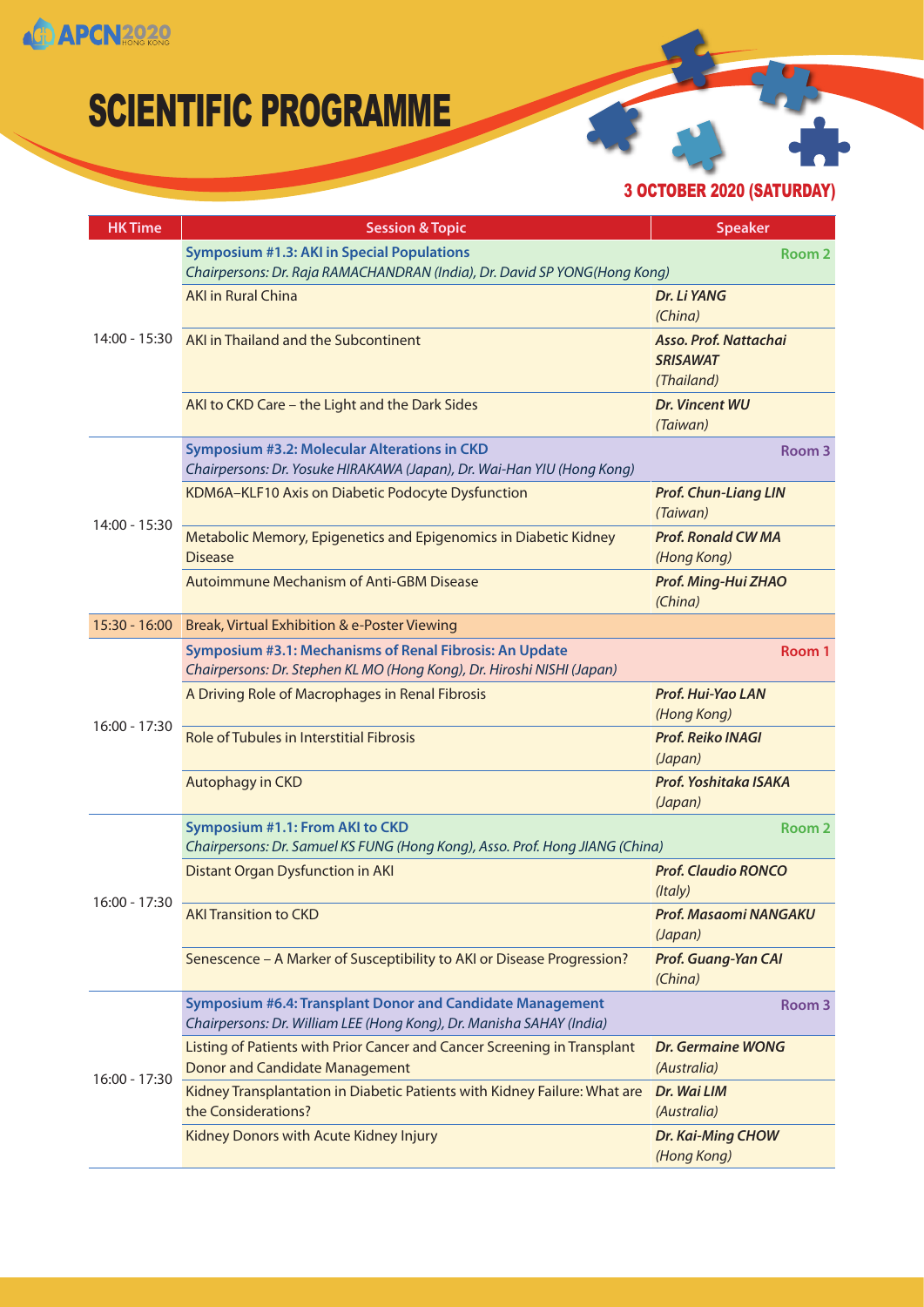

#### 4 OCTOBER 2020 (SUNDAY)

| <b>Session &amp; Topic</b>                                                                                                                 | <b>Speaker</b>                                |
|--------------------------------------------------------------------------------------------------------------------------------------------|-----------------------------------------------|
| <b>Plenary Lecture 3</b><br>Chairpersons: Asso. Prof. Katherine BARRACLOUGH (Australia), Prof. Cheuk-Chun SZETO (Hong Kong)                | Room 1                                        |
| Major Trends in Clinical Trials: Global and Asia Pacific Perspectives                                                                      | <b>Prof. Anushka PATEL</b><br>(Australia)     |
| <b>Hong Kong Society of Nephrology Award Lectures</b>                                                                                      | Room 1                                        |
| <b>Richard Yu Endowment Fund Award Lecture</b><br>Chairpersons: Dr. Yuk-Lun CHENG (Hong Kong), Prof. Richard YH YU (Hong Kong)             | Room 1                                        |
| How Will SGLT2 Inhibition Change the Landscape in Nephrology?                                                                              | <b>Prof. Christoph WANNER</b><br>(Germany)    |
| <b>Chan Woon Cheung Memorial Fund Award Lecture</b><br>Chairpersons: Dr. Wai-Kong CHAN (Hong Kong), Dr. Yuk-Lun CHENG (Hong Kong)          | Room 1                                        |
| The Vicious Cycle Extends to the Tubulointerstitium                                                                                        | Prof. Agnes FOGO<br>(United States)           |
| <b>Symposium #1.2: AKI Detection, Diagnosis and Prognosis</b><br>Chairpersons: Dr. Joseph S YEUNG (Hong Kong), Prof. Ming-Hui ZHAO (China) | Room <sub>2</sub>                             |
| <b>Scoring Systems for Predicting AKI Outcomes</b>                                                                                         | <b>Prof. Martin GALLAGHER</b><br>(Australia)  |
| Biomarkers of Function and Damage: The AKI Matrix is Ready                                                                                 | <b>Prof. Zoltan ENDRE</b><br>(Australia)      |
| AKI to / on CKD                                                                                                                            | Prof. Motoko YANAGITA<br>(Japan)              |
| Symposium #4.5: Preventive Strategy and Policy of CKD<br>Chairpersons: Dr. Ka-Foon CHAU (Hong Kong), Prof. Takayuki HAMANO (Japan)         | Room <sub>3</sub>                             |
| Big Data and Prevention of CKD: Experience from China                                                                                      | Dr. Lu-Xia ZHANG<br>(China)                   |
| Preventive Strategy for CKD from the Global Perspective                                                                                    | <b>Prof. Vivekanand JHA</b><br>(India)        |
| Management of Cardiovascular Disease in CKD                                                                                                | <b>Prof. Philip KT LI</b><br>(Hong Kong)      |
| 10:45 - 11:15 Break, Virtual Exhibition & e-Poster Viewing                                                                                 |                                               |
| <b>KDIGO Symposium on Glomerular Diseases</b><br>Chairpersons: Prof. Daniel TM CHAN (Hong Kong), Prof. Christoph WANNER (Germany)          | Room 1                                        |
| KDIGO Guideline on the Treatment of Membranous Nephropathy                                                                                 | <b>Dr. Heather REICH</b><br>(Canada)          |
| KDIGO Guideline on the Treatment of ANCA-Associated Vasculitis                                                                             | <b>Dr. Vladimir TESAR</b><br>(Czech Republic) |
| KDIGO Guideline on the Treatment of IgA Nephropathy                                                                                        | <b>Prof. Sydney CW TANG</b><br>(Hong Kong)    |
|                                                                                                                                            |                                               |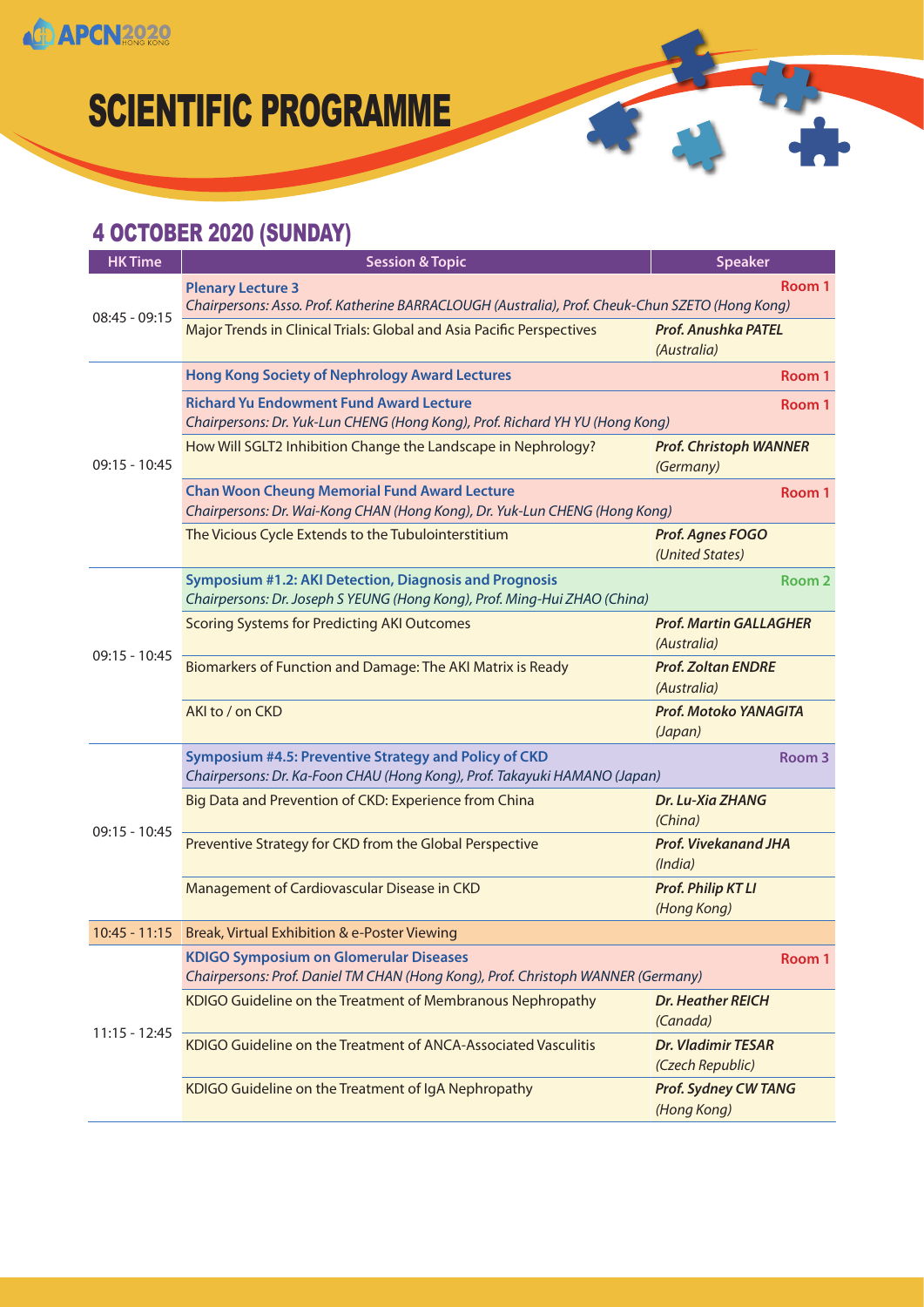

4 OCTOBER 2020 (SUNDAY)

| <b>HK Time</b>  | <b>Session &amp; Topic</b>                                                                                                                 | <b>Speaker</b>                                                  |
|-----------------|--------------------------------------------------------------------------------------------------------------------------------------------|-----------------------------------------------------------------|
| $11:15 - 12:45$ | <b>Symposium #5.4: Practical Issues of Peritoneal Dialysis</b>                                                                             | Room <sub>2</sub>                                               |
|                 | Chairpersons: Prof. Philip KT LI (Hong Kong), Dr. Kriengsak VAREESANGTHIP (Thailand)                                                       |                                                                 |
|                 | <b>Conundrum in PD Peritonitis</b>                                                                                                         | Prof. Talerngsak KANJANABUCH<br>(Thailand)                      |
|                 | Does Kt/v Matter in PD?                                                                                                                    | Prof. Wai-Kei LO<br>(Hong Kong)                                 |
|                 | <b>Innovative Practices in PD</b>                                                                                                          | <b>Prof. Xue-Qing YU</b><br>(China)                             |
|                 | Symposium #3.5: Novel Therapies for CKD<br>Chairpersons: Asso. Prof. Melinda COUGHLAN (Australia), Dr. Terence PS YIP (Hong Kong)          | Room 3                                                          |
|                 | APSN Recommendations on the Use of HIF-PH Inhibitors                                                                                       | Dr. Desmond YH YAP<br>(Hong Kong)                               |
|                 | 11:15 - 12:45 Extracellular Vesicles as Novel Biomarker and Therapeutic Approach for<br><b>CKD</b>                                         | Prof. Bi-Cheng LIU<br>(China)                                   |
|                 | ASK1 as a New Therapeutic Target for CKD                                                                                                   | <b>Prof. David J NIKOLIC-</b><br><b>PATERSON</b><br>(Australia) |
|                 | <b>Industry Symposium - Pfizer &amp; Pfizer Upjohn</b><br>Chairpersons: Prof. Bryan PY YAN (Hong Kong), Prof. Richard YH YU (Hong Kong)    | Room 1                                                          |
| $12:45 - 14:15$ | NCD in CKD Patients: Do Lipids Matter?                                                                                                     | <b>Dr. Peter LANSBERG</b><br>(Netherlands)                      |
|                 | Oral Anticoagulation Needs in CKD: What is the Evidence?                                                                                   | <b>Dr. Alexander COHEN</b><br>(United Kingdom)                  |
|                 | <b>Industry Symposium - Baxter</b>                                                                                                         | Room <sub>2</sub>                                               |
|                 | <b>Theme: New Era of Hemodialysis Therapy</b>                                                                                              |                                                                 |
|                 | Chairperson: Prof. Daniel TM CHAN (Hong Kong)                                                                                              | Dr. Desmond YH YAP                                              |
| $12:45 - 14:15$ | Uraemic Toxins and Unmet Needs in Haemodialysis                                                                                            | (Hong Kong)                                                     |
|                 | HDx - Latest Clinical Evidence Related to Proteomics and Albumin                                                                           | <b>Prof. Laurent JUILLARD</b><br>(France)                       |
|                 | <b>Symposium #2.5: Treatment of Diabetic Kidney Disease</b><br>Chairpersons: Dr. Andrew KS CHOI (Hong Kong), Dr. Cindy BY CHOY (Hong Kong) | Room 1                                                          |
| 14:15 - 15:45   | <b>Cardiovascular Protection Therapy in DKD</b>                                                                                            | <b>Prof. Christoph WANNER</b><br>(Germany)                      |
|                 | Asian Pacific Guideline for the Management of Diabetic Kidney Disease                                                                      | <b>Dr. Adrian LIEW</b><br>(Singapore)                           |
|                 | Overview of Diabetic Kidney Disease Treatment                                                                                              | <b>Asso. Prof. Meg JARDINE</b><br>(Australia)                   |
| $14:15 - 15:45$ | Symposium #5.6: Novel Approaches for Haemodialysis Care                                                                                    | Room <sub>2</sub>                                               |
|                 | Chairpersons: Prof. Masafumi FUKAGAWA (Japan), Dr. Sze-Kit YUEN (Hong Kong)                                                                |                                                                 |
|                 | Non-Surgical AV Fistula Creation: Current Status, Scope, Technology, Cost Dr. Cherian TSAJIV<br>and Challenges                             | (Australia)                                                     |
|                 | Interventional Nephrology in APSN Regions: Challenges and<br>Opportunities                                                                 | Prof. Yong-Soo KIM<br>(South Korea)                             |
|                 | Incremental Hemodialysis: Why and How?                                                                                                     | Dr. Paweena<br><b>SUSANTITAPHONG</b><br>(Thailand)              |